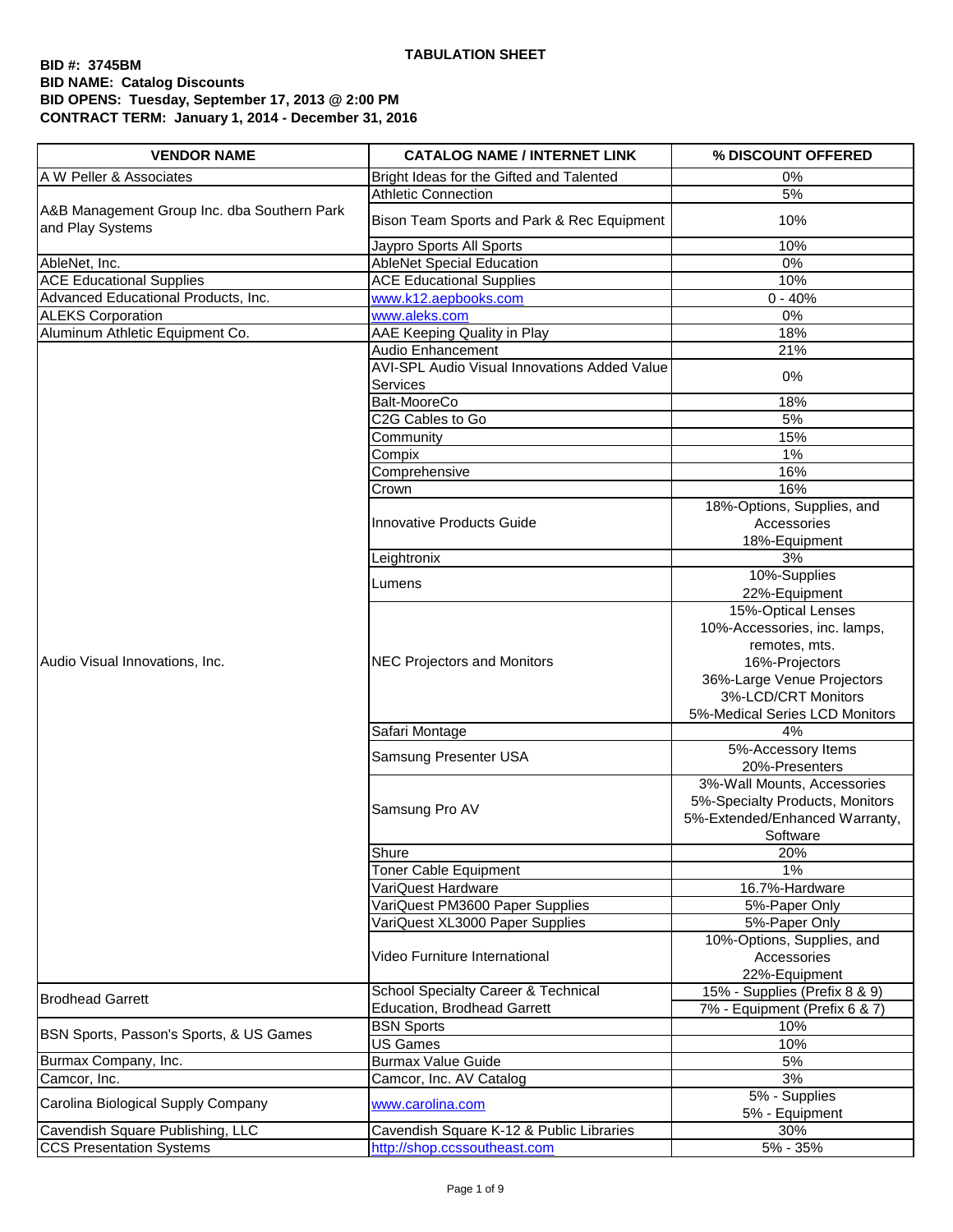| <b>VENDOR NAME</b>                                                      | <b>CATALOG NAME / INTERNET LINK</b>                             | % DISCOUNT OFFERED |
|-------------------------------------------------------------------------|-----------------------------------------------------------------|--------------------|
| Charles J Becker & Brothers, Inc. dba Beckers<br><b>School Supplies</b> | Beckers School Supplies Early Childhood<br>Edition              | 18%                |
| Classroom Tech Solutions, Inc.                                          | www.ctsed.com                                                   | 10%                |
| Conn Education, Inc. dba Classroom Library                              | Classroom Library Co. Common Core State<br>Standards Grades K-8 | 30%                |
| Company                                                                 | Classroom Library Co. Education Catalog<br>Grades PreK-8        | 30%                |
| <b>Constructive Playthings</b>                                          | <b>Constructive Playthings</b>                                  | 15%                |
|                                                                         | 9 to 5 Seating                                                  | 50%                |
|                                                                         | <b>Brand New World</b>                                          | 22%                |
|                                                                         | <b>Bretford Manufacturing</b>                                   | 33%                |
|                                                                         | Community                                                       | 37%                |
|                                                                         | Contrax                                                         | 25%                |
|                                                                         | Da-Lite                                                         | $0\%$              |
|                                                                         | <b>Educational Specialty Furnishings (ESF)</b>                  | 40%                |
| Contrax Furnishings, LLC                                                | Fleetwood Group                                                 | 30%                |
|                                                                         | Flexi-Felt                                                      | $0\%$              |
|                                                                         | <b>Interior Concepts</b>                                        | 32%                |
|                                                                         | Logiflex                                                        | 45%                |
|                                                                         | _uxout                                                          | 0%                 |
|                                                                         | Mediatechnologies                                               | 42%                |
|                                                                         | <b>MEG</b>                                                      | 28.5%              |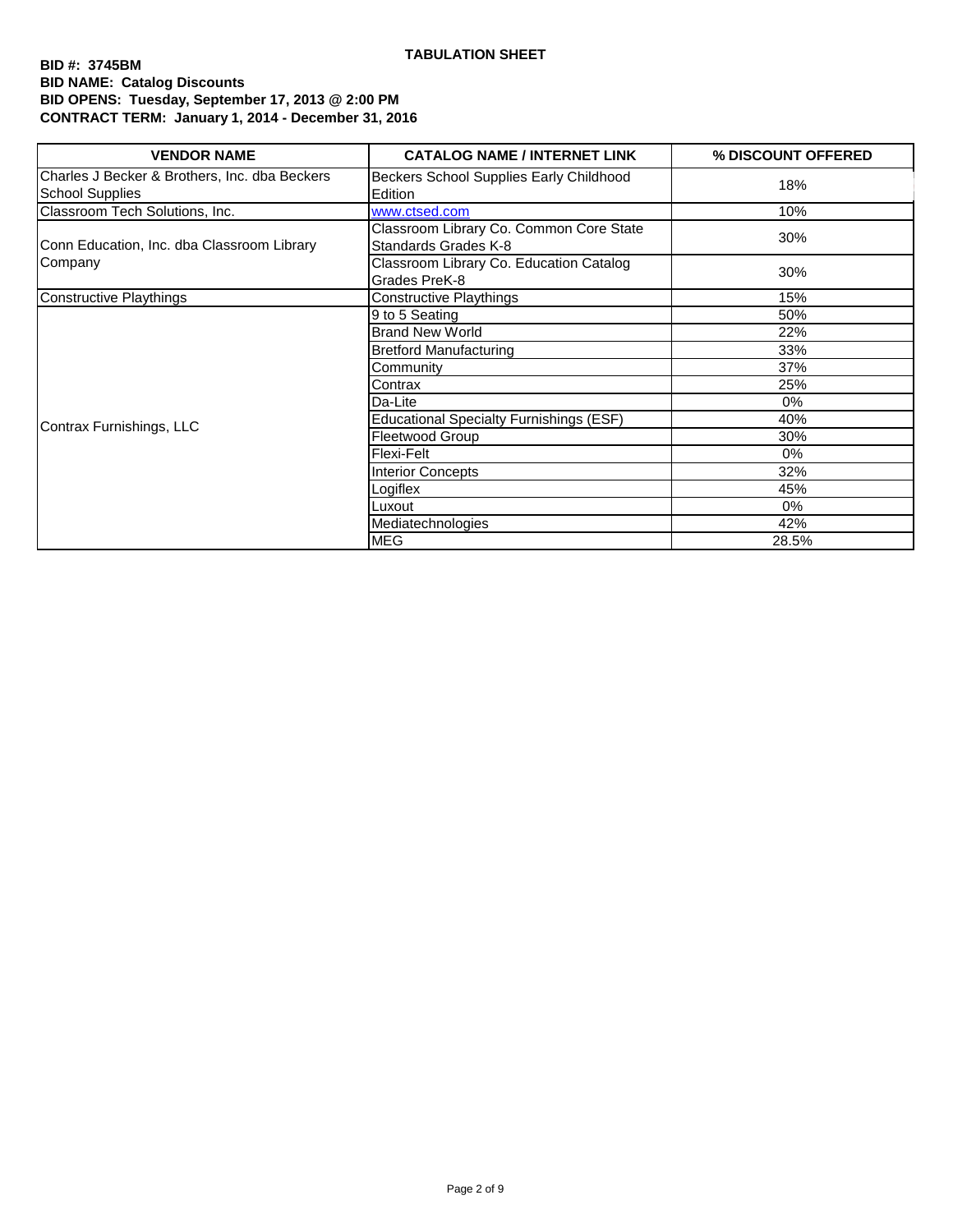| <b>VENDOR NAME</b>                                 | <b>CATALOG NAME / INTERNET LINK</b>          | % DISCOUNT OFFERED                                                                                                                                                           |
|----------------------------------------------------|----------------------------------------------|------------------------------------------------------------------------------------------------------------------------------------------------------------------------------|
|                                                    | <b>MTS Seating</b>                           | 40%                                                                                                                                                                          |
|                                                    | Sico                                         | 35%                                                                                                                                                                          |
| Contrax Furnishings, LLC (con't)                   | Special T                                    | 41.5%                                                                                                                                                                        |
|                                                    | <b>USA Capitol</b>                           | 49%                                                                                                                                                                          |
|                                                    | <b>Working Walls</b>                         | 40%                                                                                                                                                                          |
|                                                    | Capstone Library Catalog                     | $0\%$                                                                                                                                                                        |
| Coughlan Companies, Inc. dba Capstone              | Capstone Interactive Library                 | 0%                                                                                                                                                                           |
|                                                    | myON Reader                                  | 0%                                                                                                                                                                           |
| Coughlan Companies, Inc. dba Capstone<br>Classroom | Capstone Classroom                           | 25%                                                                                                                                                                          |
| Demco, Inc.                                        | Demco                                        | 15% - Library, Office and Technology<br>Supplies<br>7% - Furniture, Equipment under<br>\$1,000<br>7% - Learning materials                                                    |
| <b>Destination Knowledge</b>                       | <b>Destination Knowledge</b>                 | 5% - Software, Digital<br>1% - Classroom goods, Tangible<br>Goods                                                                                                            |
| Dick Blick Company                                 | <b>Blick Resources for Art Educators</b>     | 20% - Supplies<br>0% - Equipment                                                                                                                                             |
| <b>Diskovery Educational Systems</b>               | Diskovery Academic List                      | 0%                                                                                                                                                                           |
| Don Johnston Incorporated                          | Accessible Tech & Curriculum                 | 0%                                                                                                                                                                           |
| Edco - Education Consultants, Inc.                 | <b>EDCO Product Catalog &amp; Price List</b> | 5%                                                                                                                                                                           |
| elnstruction by Turning Technologies               | elnstruction                                 | 20%                                                                                                                                                                          |
| Engaged Learning Solutions, Inc.                   | Projectors - Boxlight                        | 40%                                                                                                                                                                          |
|                                                    | <b>ABCO</b>                                  | 46%<br>Installation + 10%                                                                                                                                                    |
|                                                    | <b>AIS</b>                                   | 54.75% - 80%<br>Installation + 12%                                                                                                                                           |
|                                                    | <b>Balt</b>                                  | 23%<br>Installation + 9%                                                                                                                                                     |
|                                                    | <b>BioFit</b>                                | 49.75% - 54.36%<br>Installation + 10%                                                                                                                                        |
|                                                    | <b>Bretford</b>                              | 46% - 50%<br>Installation + 8%                                                                                                                                               |
|                                                    | <b>CHROMCRAFT</b>                            | 60.9%<br>Installation + 8%                                                                                                                                                   |
| Ernie Morris Enterprises, Inc.                     | Community                                    | 59.4%<br>Installation + 8%                                                                                                                                                   |
|                                                    | Datum                                        | 56% - 59%<br>Installation + 12%                                                                                                                                              |
|                                                    | Diversified Woodcraft                        | 25%<br>Installation + 12%                                                                                                                                                    |
|                                                    | <b>EKO Contract</b>                          | 58.25% - 64%<br>Installation + 8%                                                                                                                                            |
|                                                    | Ernie Morris Enterprises, Inc.               | 55.1% - Consumable Office Supplies<br>34.3% - Non-Consumable Office<br>Supplies<br>46.7% - Office Furniture<br>28.2% - Office Machines<br>25.9% - Toner, Ink Jet Cartridges, |
|                                                    |                                              | Ribbons                                                                                                                                                                      |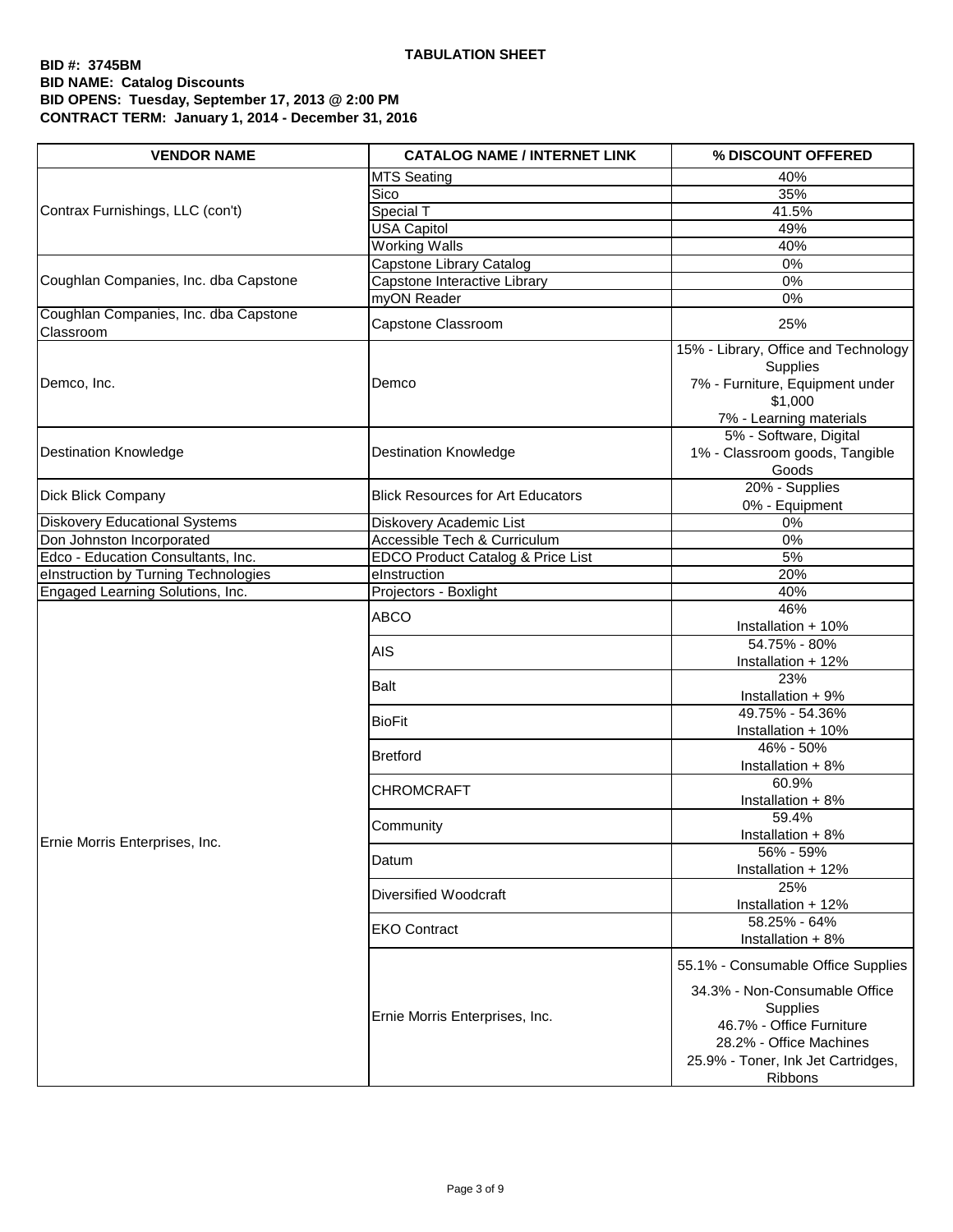| <b>VENDOR NAME</b>                                                    | <b>CATALOG NAME / INTERNET LINK</b>             | % DISCOUNT OFFERED                             |
|-----------------------------------------------------------------------|-------------------------------------------------|------------------------------------------------|
|                                                                       | Fireking                                        | 40%<br>Installation + 12%                      |
|                                                                       | Ghent                                           | 30%                                            |
|                                                                       |                                                 | Installation + 11%<br>30%                      |
|                                                                       | <b>HANN</b>                                     | Installation + 9%                              |
|                                                                       | <b>HON</b>                                      | 59.7% - 74.3%<br>Installation + 5%             |
|                                                                       | JSI                                             | 61.6%<br>Installation + 8%                     |
|                                                                       | Lacasse                                         | 57.11% - 65.83%<br>Installation + 5%           |
|                                                                       | Legacy                                          | 41%<br>Installation + 8%                       |
|                                                                       | Leisure Craft                                   | 5%<br>Installation + 10%                       |
|                                                                       | National Public Seating                         | 29%<br>Installation + 8%                       |
| Ernie Morris Enterprises, Inc. (con't)                                | <b>Nevers</b>                                   | 51.25%<br>Installation + 8%                    |
|                                                                       | Paoli                                           | 46%                                            |
|                                                                       |                                                 | Installation + 8%<br>56.25% - 62.25%           |
|                                                                       | Patrician                                       | Installation + 8%                              |
|                                                                       | <b>SAFCO</b>                                    | 25%<br>Installation + 12%                      |
|                                                                       | Sandusky                                        | 40%<br>Installation + 8%                       |
|                                                                       | Scholarcraft                                    | 40% - 45%<br>Installation + 9%                 |
|                                                                       | TENNSCO                                         | 25%<br>Installation + 12%                      |
|                                                                       | <b>United Chair</b>                             | 57.3% - 60.7%<br>Installation + 8%             |
|                                                                       | Webcoat                                         | 5%<br>Installation + 10%                       |
|                                                                       | <b>Wood Designs</b>                             | 5%<br>Installation + 10%                       |
| ETA hand2mind A Div. of A. Daigger & Co., Inc.                        | ETA hand2mind Math, Science & Literacy          | 15%                                            |
| <b>Fisher Science Education</b>                                       | <b>Fisher Science Education</b>                 | 31%                                            |
| Fitness on the Job, Inc. dba Newman Adaptive/Alert                    | Newman Adaptive/Alert Seats                     | 15%                                            |
| Flinn Scientific Inc.                                                 | Flinn Science Catalog & Reference Manual        | 15%                                            |
| Florida Visual Display Products Inc. dba Florida                      | <b>Claridge Price Book</b>                      | 45%                                            |
| <b>Follett Educational Services</b>                                   | <b>Classroom Supplemental Materials</b>         | 0%                                             |
| Frey Scientific, A Division of Delta Education LLC, A Frey Scientific |                                                 | 28%                                            |
| <b>School Specialty Company</b>                                       | <b>Frey Scientific Elementary</b>               | 28%                                            |
| Gale, a part of Cengage Learning<br>Gareth Stevens Publishing, LLLP   | www.gale.com<br>Gareth Stevens Classroom PreK-8 | 10% - 50%<br>0%                                |
| Gareth Stevens Publishing, LLLP                                       | Gareth Stevens Publishing PreK-8                | 0%                                             |
| Gilman Gear                                                           | Gilman Gear Football Catalog                    | 5%                                             |
|                                                                       | Global                                          | 2%                                             |
| Global Gov/Ed Solutions Inc.                                          | www.globalgoved.com                             | 2%                                             |
| Gopher Sport                                                          | Gopher Sport                                    | 10%                                            |
| GovConnection, Inc.                                                   | www.govconnection.com                           | 1% - 39%                                       |
|                                                                       |                                                 | 25% - Supplies (black item numbers)            |
| Green Group Enterprises LLC, dba John R. Green                        | John R. Green Company                           | 10% - Equipment (red or green item<br>numbers) |
|                                                                       |                                                 |                                                |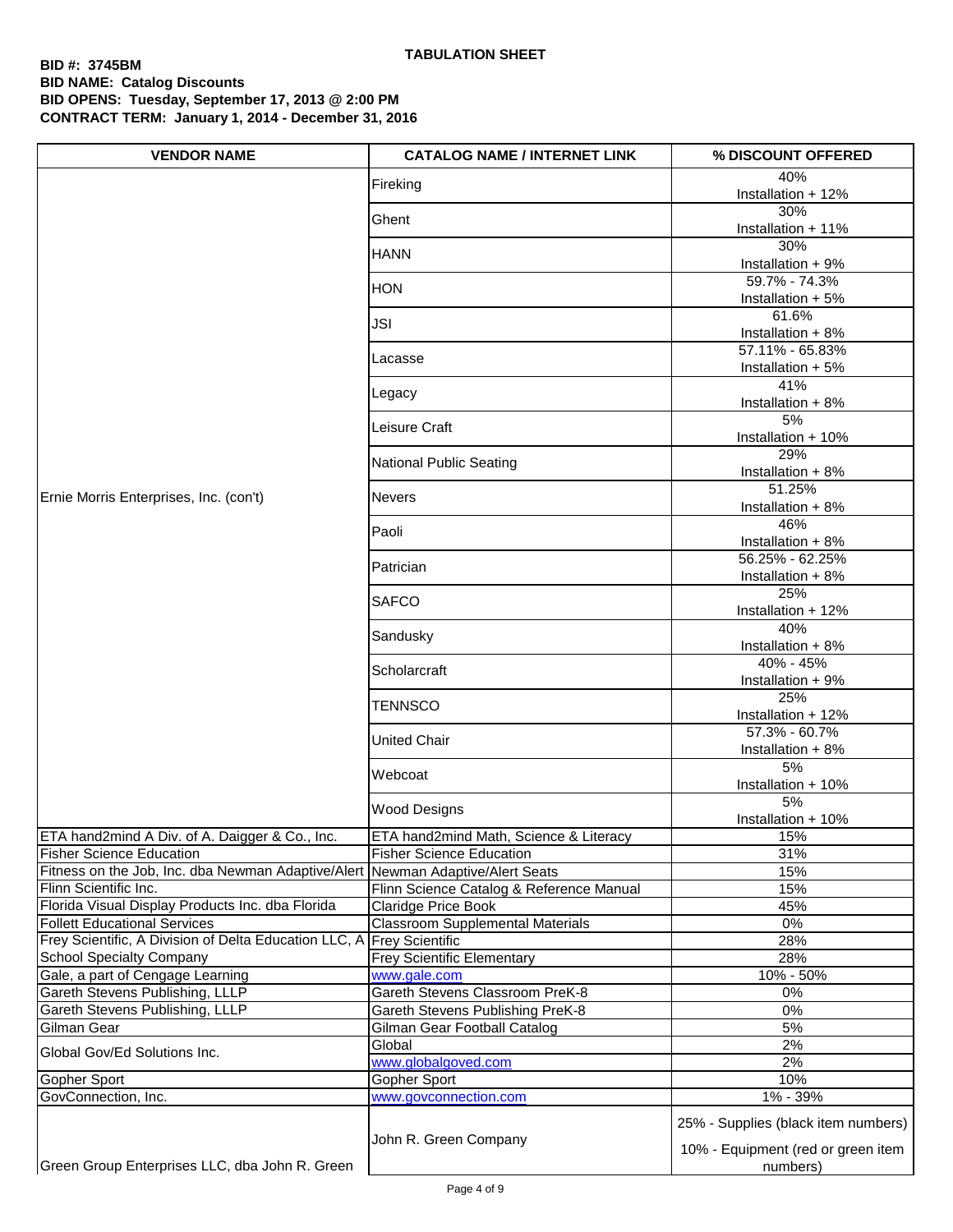| Company<br>25% - Supplies (black item numbers)<br>www.johnrgreenco.com/lake<br>10% - Equipment (red or green item<br>numbers)<br>Henry Schein, Inc.<br>18%<br>Sports Medicine, Foot & Angle, Student Health<br>Herff Jones / Nystrom<br>Social Studies K-College Catalog<br>0.10%<br>15% - Misc Supplies |  |
|----------------------------------------------------------------------------------------------------------------------------------------------------------------------------------------------------------------------------------------------------------------------------------------------------------|--|
|                                                                                                                                                                                                                                                                                                          |  |
|                                                                                                                                                                                                                                                                                                          |  |
|                                                                                                                                                                                                                                                                                                          |  |
|                                                                                                                                                                                                                                                                                                          |  |
| 10% - Hardware<br><b>HES AV</b><br><b>HES AV Price List</b><br>10% - Installation, Design, Testing,                                                                                                                                                                                                      |  |
| Programming, Training, Maintenance                                                                                                                                                                                                                                                                       |  |
| Innovative Learning Concepts, Inc.<br>0%<br>TouchMath                                                                                                                                                                                                                                                    |  |
| 0%<br><b>Istation Product Catalog and Pricing</b><br>Istation                                                                                                                                                                                                                                            |  |
| Junior Library Guild<br>0%                                                                                                                                                                                                                                                                               |  |
| <b>SLJ Series Nonfiction Titles</b><br>Junior Library Guild<br>0%                                                                                                                                                                                                                                        |  |
| <b>JLG Backlist</b><br>0%                                                                                                                                                                                                                                                                                |  |
| 16% - Supplies<br>16% - Early Childhood Educational<br>The Early Childhood Edition<br><b>Materials</b><br>Kaplan Early Learning Company                                                                                                                                                                  |  |
| 16% - Supplies<br>16% - Early Childhood Educational<br>Kaplan Elementary<br>Materials                                                                                                                                                                                                                    |  |
| 5%<br>Kindermusik International<br>ABC Music & Me                                                                                                                                                                                                                                                        |  |
| <b>Classroom Collections Price List</b><br>36%<br>Krueger International, Inc. (KI)                                                                                                                                                                                                                       |  |
| 36%<br>Classroom Table and Chairs Price List                                                                                                                                                                                                                                                             |  |
| Laerdal Medical Corporation<br>6% - 10%<br>Laerdal Products Catalog                                                                                                                                                                                                                                      |  |
| 5%<br>Lakeshore<br>Lakeshore Learning Materials                                                                                                                                                                                                                                                          |  |
| Lakeshore Elementary<br>5%                                                                                                                                                                                                                                                                               |  |
| Learning Wheel<br>5%                                                                                                                                                                                                                                                                                     |  |
| <b>Learning Wheel</b><br>5%<br>learningwheel.net                                                                                                                                                                                                                                                         |  |
| 15%-20% - Supplies<br>The Library Store<br>10% - Equipment<br>10% - Furniture<br>The Library Store, Inc.                                                                                                                                                                                                 |  |
| 15%-20% - Supplies<br>www.thelibrarystore.com<br>10% - Equipment<br>10% - Furniture                                                                                                                                                                                                                      |  |
| Library Video Company dba SAFARI Montage<br>www.LibraryVideo.com<br>0%                                                                                                                                                                                                                                   |  |
| Library Video Company dba SAFARI Montage<br>SAFARI Montage Product Price List<br>Varies - Per price list                                                                                                                                                                                                 |  |
| <b>Mackin Educational Resources</b><br>5%<br>www.mackin.com                                                                                                                                                                                                                                              |  |
| 12%<br>Maxi Aids, Inc.<br>Maxi Aids                                                                                                                                                                                                                                                                      |  |
| $0\%$<br>Art & Music                                                                                                                                                                                                                                                                                     |  |
| $0\%$<br>Contemporary                                                                                                                                                                                                                                                                                    |  |
| Elementary<br>$0\%$                                                                                                                                                                                                                                                                                      |  |
| 0%<br>Family - Consumer<br>McGraw-Hill School Education, LLC                                                                                                                                                                                                                                             |  |
| $0\%$<br>Health - Fitness                                                                                                                                                                                                                                                                                |  |
| $0\%$<br>Science                                                                                                                                                                                                                                                                                         |  |
| <b>Specialized Solutions</b><br>0%                                                                                                                                                                                                                                                                       |  |
| Trade & Technology<br>0%                                                                                                                                                                                                                                                                                 |  |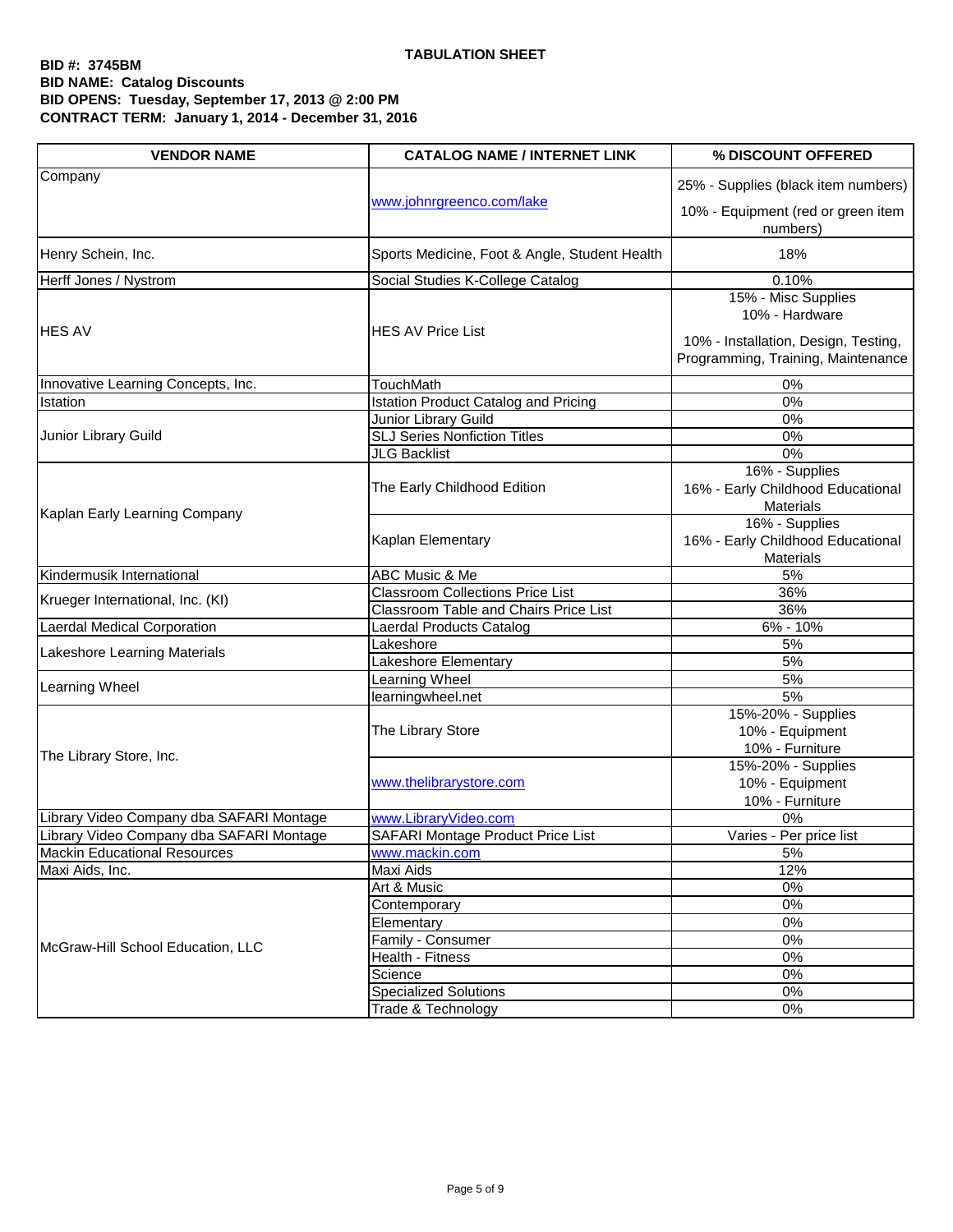$\mathbf{r}$ 

| <b>VENDOR NAME</b>                                                               | <b>CATALOG NAME / INTERNET LINK</b>              | % DISCOUNT OFFERED                                                              |
|----------------------------------------------------------------------------------|--------------------------------------------------|---------------------------------------------------------------------------------|
| Medco Supply Company                                                             | Medco Sports Medicine                            | 18% - Supplies<br>10% - Equipment<br>12% - Tape<br>12% - Athletic Trainers Bags |
| Mentoring Minds, L.P.                                                            | Critical Thinging for Life! Mentoring Minds      | 0%                                                                              |
|                                                                                  | Everything Track & Field                         | 10%                                                                             |
| MFAC, LLC                                                                        | Perform Better                                   | 10%                                                                             |
| Midwest Technology Products                                                      | <b>Midwest Technology Products</b>               | 10%                                                                             |
| Moore Awards Inc.                                                                | Airflyte                                         | 10%                                                                             |
|                                                                                  | Academic Achievement                             | 10%                                                                             |
|                                                                                  | <b>Agricultural Sciences</b>                     | 10%                                                                             |
|                                                                                  | Arts & Crafts                                    | 20% - Supplies<br>5% - Equipment                                                |
|                                                                                  | <b>Early Learning</b>                            | 15%                                                                             |
|                                                                                  | <b>Elementary Education</b>                      | 15%                                                                             |
|                                                                                  | <b>Family &amp; Consumer Sciences</b>            | 10%                                                                             |
| Nasco                                                                            | Geometry / Algebra                               | 15%                                                                             |
|                                                                                  | Hands-On-Health                                  | 10%                                                                             |
|                                                                                  | Math                                             | 15%                                                                             |
|                                                                                  | <b>Reading Resources</b>                         | 15%                                                                             |
|                                                                                  | Science                                          | 15%                                                                             |
|                                                                                  | <b>Special Education</b>                         | 15%                                                                             |
|                                                                                  | Team Sports - Physical Education - Health        | 10%                                                                             |
| Nebraska Scientific                                                              | Nebraska Scientific                              | 5%                                                                              |
| Office Depot, Inc.                                                               | <b>BSD Full-Line Catalog</b>                     | 0% - 79%                                                                        |
| <b>Office Machine Services</b>                                                   |                                                  | 40%                                                                             |
| Oriental Trading Company, Inc., located in Omaha,<br>NE                          | www.oreientaltrading.com                         | 5%                                                                              |
| Pacific Learning                                                                 | Pacific Learning                                 | 0%                                                                              |
| Paxton/Patterson LLC                                                             | Paxton/Patterson                                 | 10%                                                                             |
| Pearson Education, Inc.                                                          | Pearson Career & Technical Education             | 0%                                                                              |
| Peripole, Inc.                                                                   | Peripole, Inc.                                   | 20%                                                                             |
|                                                                                  | <b>Bergerault Professional Mallet Percussion</b> | 20%                                                                             |
| Pro SVL Inc.                                                                     | Pro SVL                                          | 15% - Wire, Cable, Connectors<br>11% - Audio, Video, Lighting                   |
| <b>Pyramid School Products</b>                                                   | www.pyramidsp.com                                | 10% - Supplies<br>5% - Equipment                                                |
| Quill Corporation                                                                | Quill                                            | 18% - Office Supplies                                                           |
| <b>Rally! Education</b>                                                          |                                                  | 6% - Technology and Audio Visual                                                |
| Really Good Stuff                                                                | Florida Rally! Education<br>Really Good Stuff    | 0%<br>0%                                                                        |
| Renaissance Learning, Inc.                                                       | Renaissance Learning                             | $0\%$                                                                           |
|                                                                                  |                                                  |                                                                                 |
| Rifton Equipment a Division of Community<br>Products, LLC, located in Rifton, NY | Rifton 2014 Catalog                              | 25%                                                                             |
| Rogers Athletic Company                                                          | Rogers Athletic Company Football                 | 5%                                                                              |
|                                                                                  |                                                  |                                                                                 |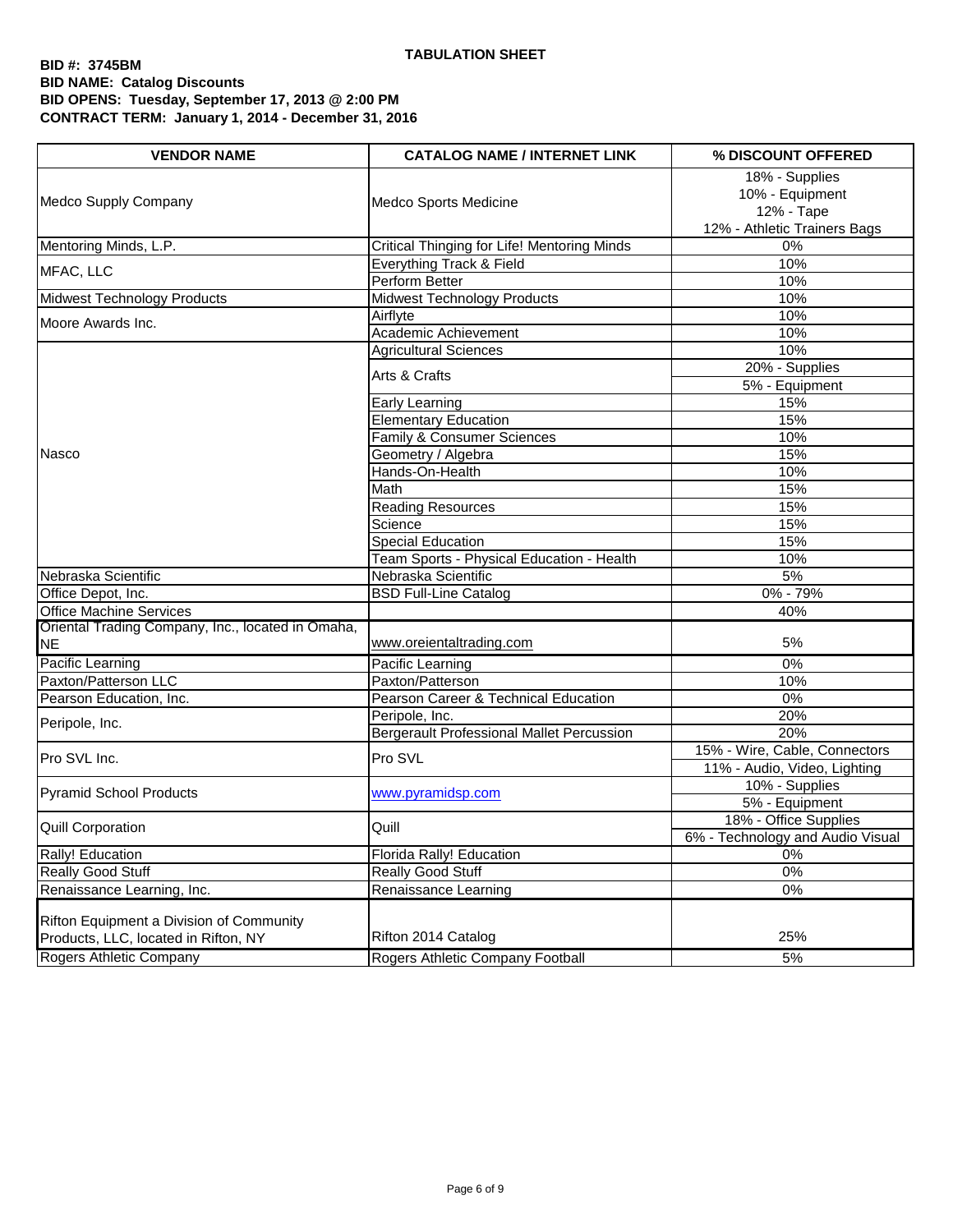| <b>VENDOR NAME</b>               | <b>CATALOG NAME / INTERNET LINK</b>                  | % DISCOUNT OFFERED                         |
|----------------------------------|------------------------------------------------------|--------------------------------------------|
| The Rosen Publishing Group, Inc. | PowerKids Press                                      | 0%                                         |
|                                  | Rosen Publishing                                     | 0%                                         |
| The Rosen Publishing Group, Inc. | Rosen Classroom                                      | 0%                                         |
|                                  | S & S Discount Sports                                | 18%                                        |
| S & S Worldwide                  | S & S Primelife                                      | 18%                                        |
|                                  | S & S Worldwide Buyers Guide                         | 18%                                        |
| Saddleback Educational, Inc.     | Saddleback Educational Do You Have                   | 20%                                        |
|                                  | <b>Struggling Learners in Your Classroom</b>         |                                            |
| Safe Workplace Inc.              | www.safeworkplaceinc.com                             | 30%<br>7%                                  |
| School Nurse Supply, Inc.        | School Nurse Supply, Inc.                            | 15% - Supplies EP Price (Prefix 8 &        |
|                                  |                                                      | 9)                                         |
|                                  | School Specialty Art Education Catalog / Sax         | 30% - Equipment List Price (Prefix 6       |
|                                  |                                                      | & 7)                                       |
|                                  |                                                      | 15% - Supplies EP Price (Prefix 8 &        |
|                                  | School Specialty Early Childhood / Childcraft-       | 9)                                         |
|                                  | <b>ABC Catalog</b>                                   | 30% - Equipment List Price (Prefix 6       |
|                                  |                                                      | 8, 7)                                      |
|                                  |                                                      | 15% - Supplies EP Price (Prefix 8 &        |
| <b>School Specialty</b>          | <b>School Specialty Education Essentials Catalog</b> | 9)                                         |
|                                  |                                                      | 30% - Equipment List Price (Prefix 6       |
|                                  |                                                      | 8, 7)                                      |
|                                  |                                                      | 15% - Supplies EP Price (Prefix 8 &        |
|                                  | School Specialty Physical Education Catalog /        | 9)                                         |
|                                  | Sportime                                             | 30% - Equipment List Price (Prefix 6       |
|                                  |                                                      | & 7)                                       |
|                                  |                                                      | 15% - Supplies EP Price (Prefix 8 &        |
|                                  | School Specialty Special Needs / Abilitations        | 9)<br>30% - Equipment List Price (Prefix 6 |
|                                  | Catalog                                              | 8, 7)                                      |
|                                  | Artco Bell                                           | 52%                                        |
|                                  | Best Rite / Balt                                     | 38%                                        |
|                                  | <b>Bretford Basics</b>                               | 55%                                        |
|                                  | <b>Bretford Collections</b>                          | 48%                                        |
|                                  | Bretford EDU 2.0                                     | 48%                                        |
|                                  | Community                                            | 40%                                        |
|                                  | Corilam                                              | 38%                                        |
|                                  | Diversified Woodcrafts                               | 30%                                        |
|                                  | ECR 4 Kids                                           | 20%                                        |
|                                  | <b>FCI</b>                                           | 30%                                        |
|                                  | FireKing                                             | 35%                                        |
|                                  | Global                                               | 48%                                        |
| Schoolhouse Products Inc.        | Jasper Chair                                         | 35%                                        |
|                                  | Jonti Craft                                          | 10%                                        |
|                                  | JSI                                                  | 45%                                        |
|                                  | Midwest Cafeteria Tables                             | 36%                                        |
|                                  | Midwest Folding General Line                         | 32%                                        |
|                                  | National Public Seating<br>OFM                       | 38%<br>42%                                 |
|                                  | Oklahoma Sound                                       | 38%                                        |
|                                  | <b>Shain Solutions</b>                               | 35%                                        |
|                                  | Tennsco                                              | 15%                                        |
|                                  | Tesco                                                | 50%                                        |
|                                  | Ultra Play                                           | 5%                                         |
|                                  | Webcoat                                              | 2%                                         |
| <b>Scott Electric</b>            | Scott Electric Specialty Lamp Division Catalog       | 5%                                         |
| SEO Enterprises, Inc.            | www.seoenterprises.com                               | 25%                                        |
|                                  |                                                      |                                            |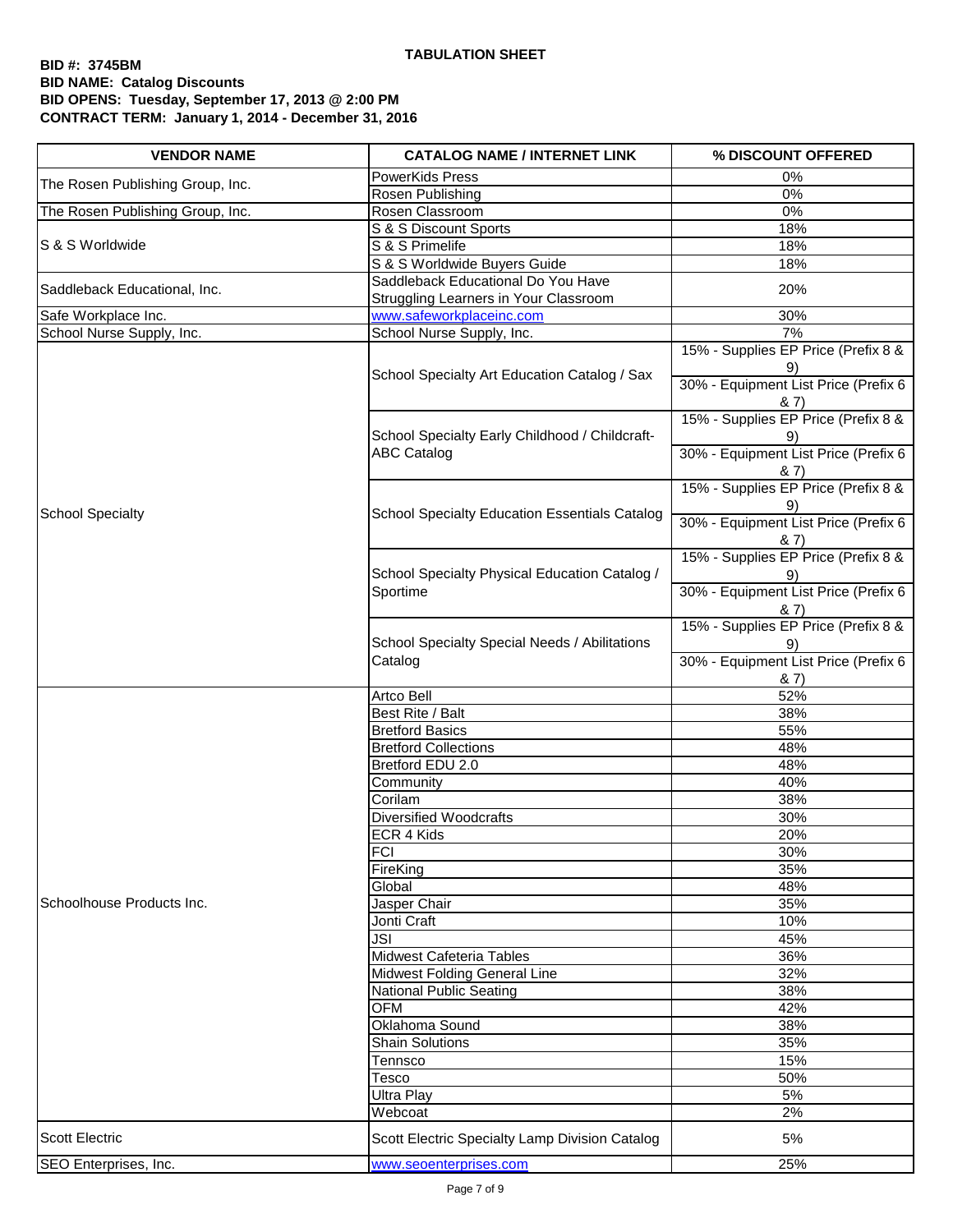| <b>VENDOR NAME</b>                            | <b>CATALOG NAME / INTERNET LINK</b>                  | % DISCOUNT OFFERED |
|-----------------------------------------------|------------------------------------------------------|--------------------|
| <b>Shar Products Company</b>                  | Shar Music General Catalog                           | 10%                |
|                                               | Victor Stanley                                       | 5%                 |
|                                               | Icon Shelter Systems - Iconography                   | 5%                 |
| Site Horizons, located in Winter Garden, FL   | <b>Reinventing Play</b>                              | 5%                 |
|                                               | PW Athletic Mfg. Co. 95th Anniversary 2014           | 5%                 |
|                                               | Forestry Resources, Inc.                             | 5%                 |
|                                               | <b>Rainbow Turf Products</b>                         | 5%                 |
|                                               | Superior Shade - Sun And Weather Protection          | 5%                 |
| Slosson Educational Publications, Inc.        | <b>Slosson Educational Publications</b>              | 5%                 |
|                                               | Anchor Audio                                         | 18%                |
|                                               | Balt / Moore Co.                                     | 35%                |
|                                               | Ben Q Digital Projectors                             | 35%                |
|                                               | Ben Q LCD & Interactive Flat Panel                   | 15%                |
|                                               | <b>Bretford Basics</b>                               | 48%                |
|                                               | Bretford Store and Charge Mobile Device<br>Solutions | 35%                |
|                                               | Califone                                             | 40%                |
|                                               | Chief                                                | 20%                |
|                                               | Crestron                                             | 35%                |
|                                               | Dalite                                               | 20%                |
| Smiley's Audio Visual, Inc.                   | Dukane                                               | 36%                |
|                                               | Eiki Data & Video Products / Pro AV                  | 25%                |
|                                               | Elmo                                                 | 15%                |
|                                               | Front Row Juno & Pro Digital                         | 0%                 |
|                                               | Front Row to Go                                      | 16%                |
|                                               | Hamilton Buhl                                        | 40%                |
|                                               | <b>Lumens Document Cameras</b>                       | 27%                |
|                                               | Mimio                                                | 11%<br>39%         |
|                                               | Panasonic Projectors<br>Recordex                     | 32%                |
|                                               | Smiley's Audio Visual & Presentation                 |                    |
|                                               | Equipment                                            | 5%                 |
|                                               | <b>Vivitek</b>                                       | 25%                |
| Southern Computer Repair                      | <b>SCR Price List</b>                                | 0%                 |
| Southern Computer Warehouse, Inc.             | www.scw.com                                          | 0%                 |
| Spectrum Industries, Inc.                     | Spectrum Industries, Inc.                            | 43%                |
| SSE & Associates, Inc.                        | www.backboardsandgoals.com                           | 5%                 |
| <b>StageRight Corporation</b>                 | When Performance Matters StageRight                  | 5%                 |
| Super Duper Inc. dba Super Duper Publications | Super Duper                                          | 0%                 |
| Sweet Pipes, Inc.                             | Sweet Pipes, Inc.                                    | 5% - 10%           |
|                                               | <b>Taylor Music Accessory Catalog</b>                | 0%                 |
| Taylor Music, Inc.                            | <b>Taylor Music Newsletters</b>                      | 0%                 |
|                                               | www.1800usaband.com                                  | 0%                 |
|                                               | Autodesk                                             | 0%                 |
|                                               | <b>CAD Learning</b>                                  | $0\%$              |
|                                               | Dassault Systems SolidWorks Price List               | 0%                 |
|                                               | DEPCOm LLC                                           | 0%                 |
|                                               | Energy Concepts, Inc.                                | 0%                 |
| Technical Training Aids, Inc.                 | ez Router<br><b>FANUC Robotics America</b>           | 0%                 |
|                                               | <b>Fluid Power Training Institute</b>                | 0%<br>0%           |
|                                               | <b>MEGATECH</b>                                      | 0%                 |
|                                               | Progressive Educational Systems                      | 0%                 |
|                                               | Stratasys LTD                                        | 0%                 |
|                                               | <b>Universal Laser Systems</b>                       | 0%                 |
| <b>Textbook Warehouse</b>                     | <b>Textbook Warehouse Digital Catalog</b>            | 37%                |
| Tonersmart, Inc.                              | <b>Tonersmart Toner Cartridge Catalog</b>            | 0%                 |